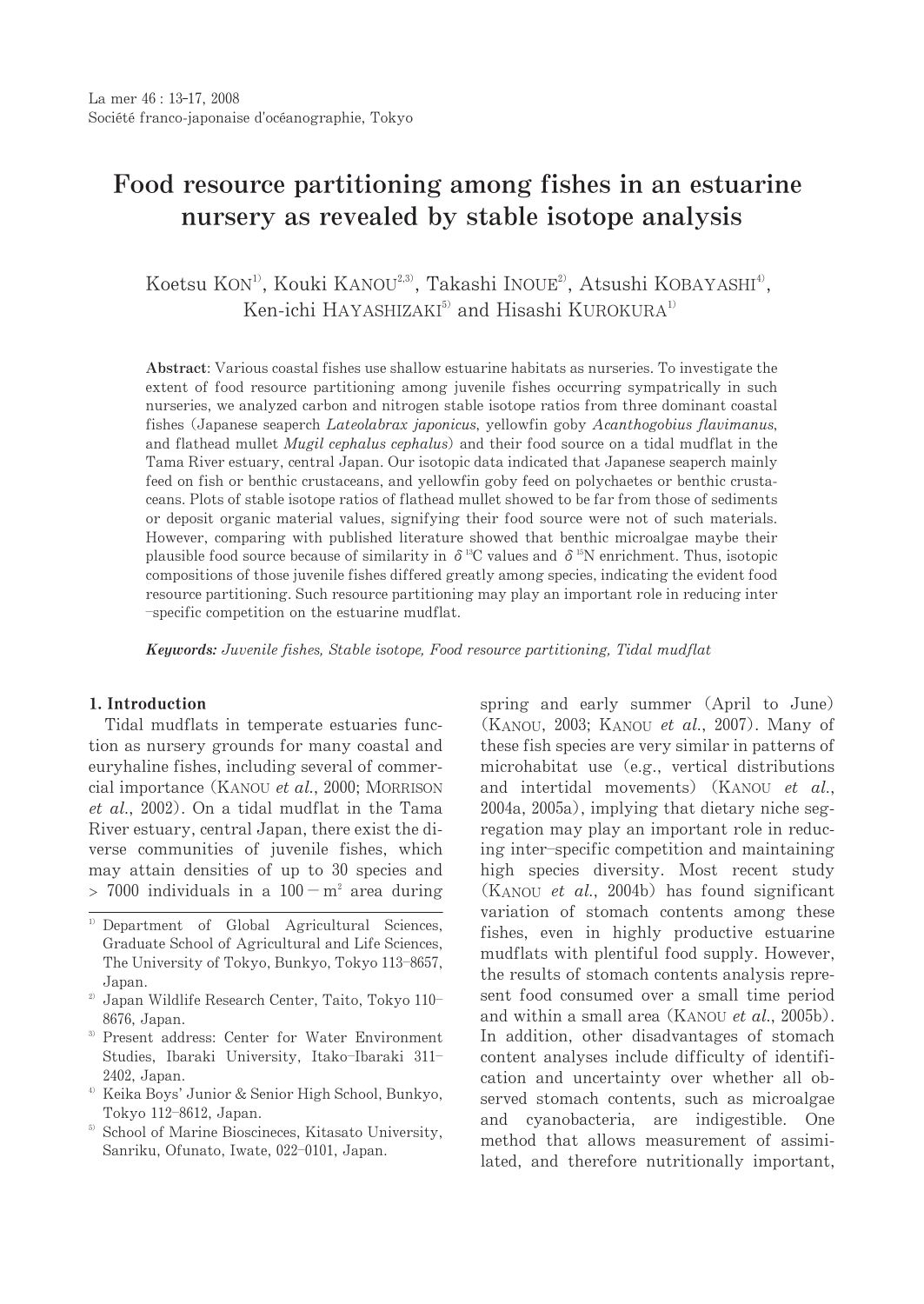materials is stable isotope analysis. The stable isotope ratios of carbon and nitrogen differ among autotrophs (FRY, 1984; Boon et al., 1997; BOUILLON et al., 2002). This ratio is taken on by consumers and reflected in their tissues at whatever trophic level they occur (PETERSON, 1999). Generally, carbon isotope ratio is useful in estimating the source of consumers' diets where enrichment caused by fractionation or metabolic effects is small or negligible, with reported enrichment of only  $0 - 1\%$  (e.g. DENIRO and EPSTEIN, 1978). For nitrogen isotope value, a higher enrichment by fractionation ranging from 2.6 % (OWENS, 1987) to 3.4 % (MINAGAWA and WADA, 1984) is usually assumed, and is used to estimate consumer trophic levels. These analyses also have the advantage of representing food consumed over a relatively long period of time. In this study, therefore, we use stable isotope analysis to attempt to determine which autotrophs provide nutrition to juvenile fishes occurring sympatrically on an estuarine mudflat.

## 2. Materials and Methods

Sampling was carried out on a tidal mudflat in the Tama River estuary  $(35^{\circ}32' \text{ N}, 139^{\circ}46')$ E), located on the western shore of Tokyo Bay, central Japan. The estuary is subjected to semidiurnal tides with a tidal range of up to about 2 m. The tidal current from the bay flows along the estuary at flood tide, whereas the effect of freshwater inflows is significant at low tide. The sampling site was located on a tidal mudflat approximately 3 km from the river mouth. A map of the study site was given by KANOU et al. (2005a). Sediment of the surface layer in the subtidal zone consisted of about 20% silty clay and 80% sand. There was no rooted macrophyte vegetation in the site during the study period. Samples of Japanese seaperch Lateolabrax japonicus  $[n=5, 45-50]$ mm in standard length (SL)], yellowfin goby Acanthogobius flavimanus  $(n=5, 40-57 \text{ mm})$ SL), and flathead mullet Mugil cephalus cephalus  $(n=19, 34-60 \text{ mm SL})$  were caught using cast nets on 14 May 2005. These fish species appear abundantly in shallow estuaries and mudflats at the end of pelagic stage  $\langle$  15 mm SL) in early spring (March), subsequently

growing within the habitat by late summer (September). Recent examinations of the stomach contents of these sympatric juveniles on the mudflat of Tama River estuary (KANOU et al., 2004b) indicated that Japanese seaperch, yellowfin goby, and flathead mullet belong to crustacean/fish feeders [the main food item being small crustaceans  $(i.e.,$ mysids, gammaridean amphipods, and cumaceans) and juvenile fishes]. polychaete feeders (polychaetes with small crustaceans), and detritus feeders, respectively. All prey items, observed as stomach contents of these fishes by previous studies (KANOU et al., 2004b, 2005b), were collected on the mudflat immediately after fish sampling. Planktonic prey animals, mainly including cladocerans, were collected using a  $0.3$  mm-mesh conical net  $(45 \text{ cm}$  mouth diameter and 180 cm long). Benthic prey animals, such as cumaceans, gammaridean amphipods, mysids, shrimps and polychaetes, were collected with a cylindrical core sampler  $(11 \text{ cm diameter})$  that was used to extract a 300  $\text{cm}^3$  volume  $(3.2 \text{ cm depth})$  of sediment in the subtidal zone. Epilithic macroalgae, deposit organic mateirials [detritus in KANOU et al.  $(2004b)$ ], and sediments were collected by hand. During the sampling periods, the water was turbid, salinity ranged from 9.6 to 15.2  $\%$  and surface water temperature from 19 to  $24^{\circ}$ C.

All samples were kept in a cool bag during transport to the field laboratory, and then washed with distilled water. The samples except fishes were immediately dried at 60 °C for at least 24 h. Muscle tissues of fishes were taken directly from the dorsal area, and they were also dried at 60 °C for at least 24 h. After drying, all samples (fish tissues and potential prey items) were ground to a fine powder and they were treated with chloroform:methanol  $(2:1)$  for 3 h and 0.1N HCl for 24 h to remove lipid and carbonates, and then re-dried. Such removal process was conducted to eliminate lipid and carbonate effects on muscle  $\delta^{13}$ C measurements. Isotopic analyses were carried out on an isotope-ratio mass spectrometer (Thermo/Finnigan Delta plus XP), and expressed relative to conventional standards, *i.e.* PeeDee Belemnite for carbon, and atmospheric air for nitrogen, as  $\%$  values, defined as:  $\delta$  X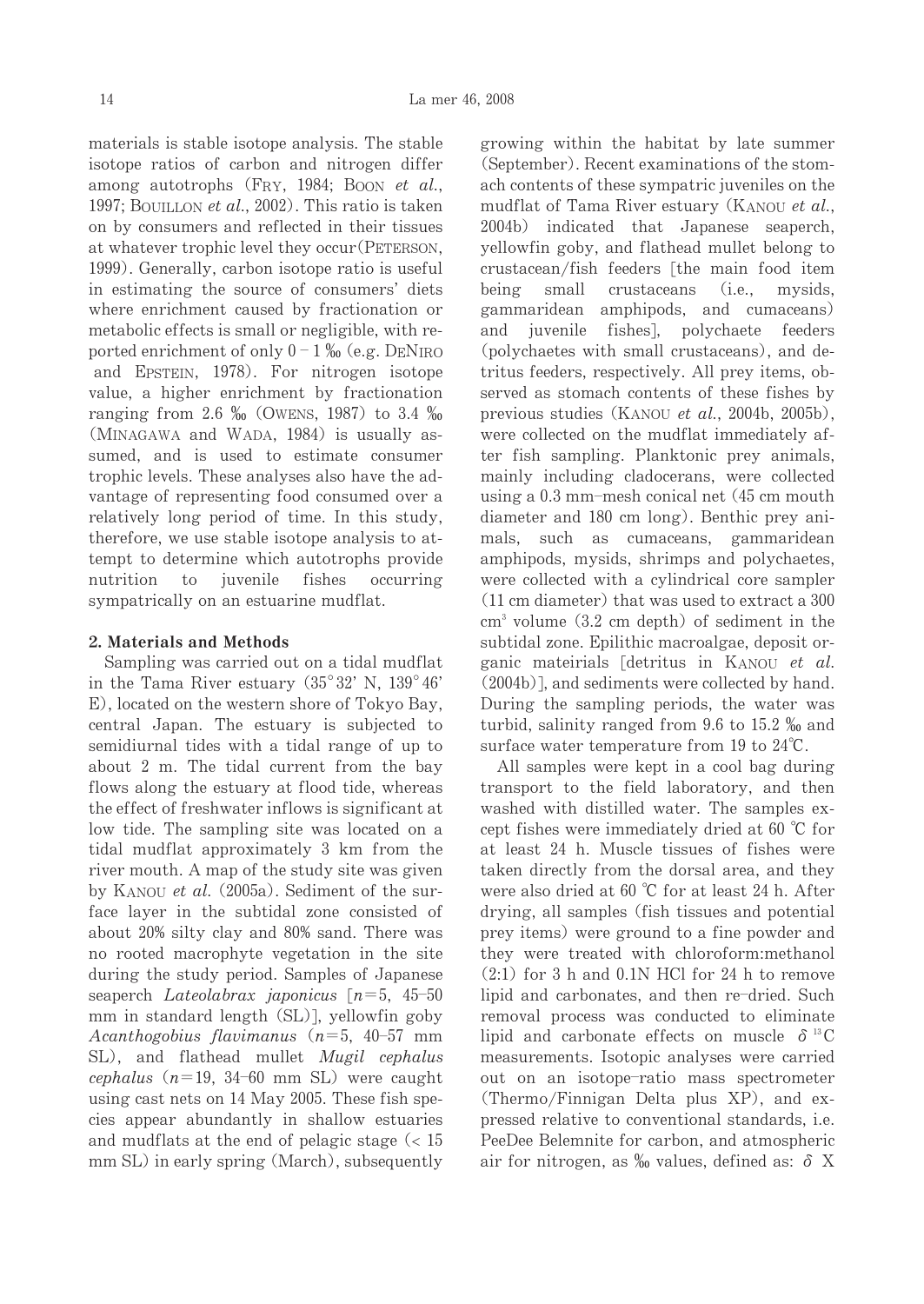Table 1. Carbon and nitrogen stable isotope ratios (mean  $\pm$  SD) of the fishes and their potential food sources collected on 14 May 2005 from a tidal mudflat in the Tama River estuary. Cumaceans, shrimps and polychaetes samples were pooled for isotope analysis due to small amounts collected.

| Samples                              | $\delta^{13}C$ (%0) | $\delta^{15}N$ (%0)                                                                                                                                                                   | $\boldsymbol{n}$ |  |
|--------------------------------------|---------------------|---------------------------------------------------------------------------------------------------------------------------------------------------------------------------------------|------------------|--|
| Fishes                               |                     |                                                                                                                                                                                       |                  |  |
| Lateolabrax <i>japonicus</i>         | $-16.6 \pm 0.4$     | $11.7 \pm 1.6$                                                                                                                                                                        | 5                |  |
| Acanthogobius flavimanus             | $-18.8 \pm 0.9$     | $11.4 \pm 0.7$                                                                                                                                                                        | 5                |  |
| Mugil cephalus cephalus              | $-15.6 \pm 2.5$     | $9.0 \pm 1.1$                                                                                                                                                                         | 19               |  |
| Food sources                         |                     |                                                                                                                                                                                       |                  |  |
| Cumaceans                            | $-19.0$             | 5.7                                                                                                                                                                                   | 3 (pooled)       |  |
| Gammaridean amphipods                | $-20.5 \pm 1.7$     | $5.5 \pm 0.5$                                                                                                                                                                         | 3                |  |
| Mysids $(5-9$ mm in Body Length, BL) | $-17.8 \pm 0.6$     | $7.5 \pm 0.6$                                                                                                                                                                         | 3                |  |
| Mysids $(10-15$ mm BL)               | $-18.6 \pm 0.3$     | $7.5 \pm 0.6$                                                                                                                                                                         | $\mathcal{S}$    |  |
| Shrimps                              | $-18.3$             | 10.6                                                                                                                                                                                  | 3 (pooled)       |  |
| Polychaetes $(5-9$ mm BL)            | $-20.3$             | 10.2                                                                                                                                                                                  | 3 (pooled)       |  |
| Polychaetes $(10-25$ mm BL)          | $-21.5$             | 8.2                                                                                                                                                                                   | 3 (pooled)       |  |
| Zooplankton                          | $-22.6 \pm 0.1$     | $6.3 \pm 0.1$                                                                                                                                                                         | 3                |  |
| Epilithic macroalgae                 | $-19.7 \pm 1.2$     | $0.7 \pm 1.8$                                                                                                                                                                         | 3                |  |
| Deposit organic materials            | $-27.2 \pm 0.4$     | $2.0 \pm 0.5$                                                                                                                                                                         | 3                |  |
| Sediments                            | $-25.0 \pm 1.2$     | $5.1 \pm 0.8$                                                                                                                                                                         | 3                |  |
| 16<br>$12 -$<br>8                    |                     | Lateolabrax japonicus<br>Acanthogobius flavimanus<br>Mugil cephalus cephalus<br>Cumaceans<br>Gammaridean amphipods<br>Mysids (5-9 mm BL)<br>N<br>Mysids (10-15 mm BL)<br>Shrimps<br>п |                  |  |
|                                      |                     | $\nabla$ Polychaetes (5-9 mm BL)<br>Polychaetes $(10-25$ mm BL)                                                                                                                       |                  |  |

X Zooplankton Epilithic macroalgae  $\Omega$  $\triangle$  Deposit organic materials  $\triangle$  Sediments Benthic microalgae (literature data)  $-4 -25$  $-20$  $-15$  $-30$  $-10$  $\delta^{13}$ C

Fig. 1.  $\delta^{13}C$  and  $\delta^{15}N$  plot of fishes and their food sources from a tidal mudflat in the Tama River estuary, central Japan. Broken line shows typical  $\delta^{13}C$  and  $\delta^{15}N$  range for benthic microalgae collected from similar intertidal mudflat (RIERA et al., 1996; YOKOYAMA and ISHII, 2003; AL-ZAIDAN et al., 2006). Error bars indicate standard deviations. See Table 1 for detailed values for samples.

= (R sample – R standard) / R standard $\times 10^3$  $(\%_0)$ , where X = <sup>13</sup>C or <sup>15</sup>N, and R = <sup>13</sup>C/<sup>12</sup>C or  $^{15}N/^{14}N$ . Experimental precision (based on standard deviation of replicates of an alanine standard) was better than 0.15  $\%$  for both  $\delta$ <sup>13</sup>C and  $\delta$ <sup>15</sup>N.

#### 3. Results

The carbon and nitrogen stable isotope ratios of samples are summarized in Table 1. Isotopic compositions among three fish species showed different values (Fig. 1). The mean  $\delta^{13}$ C value from  $L$ . *japonicus* was similar to those of  $M$ . *cephalus cephalus* or benthic crustaceans (mysids or cumaceans), and its  $\delta$ <sup>15</sup>N value was enriched by about  $3\%$  by these two food items. A. *flavimanus* showed similar  $\delta$ <sup>13</sup>C value with polychaetes or benthic crustaceans (mysids, cumaceans or gammaridean amphipods), and with an enriched  $\delta$ <sup>15</sup>N value comparable with to these food resources. Isotopic compositions of flathead mullet were greatly different from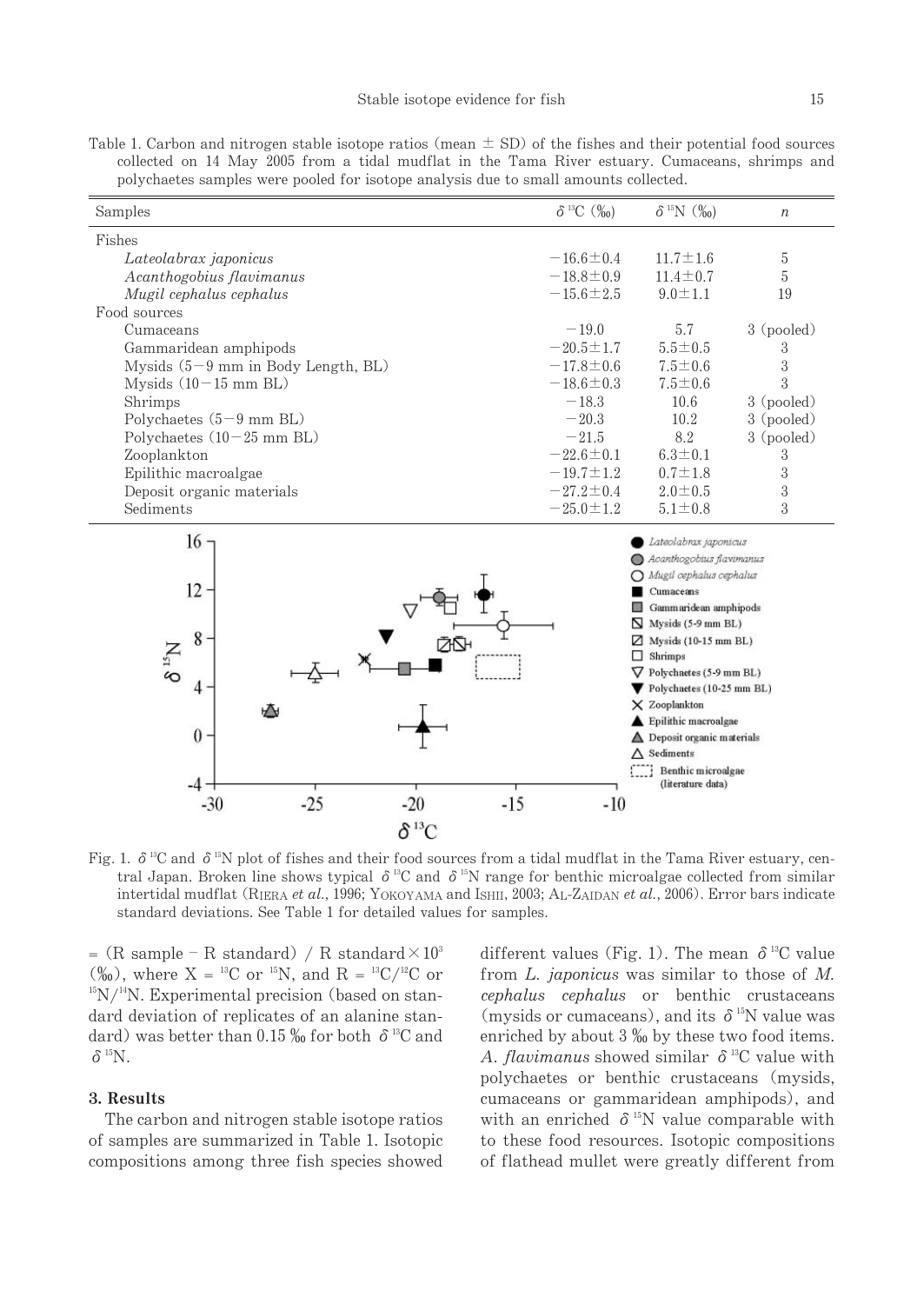those of sediments or deposit organic materials.

#### 4. Discussion

In our study, isotopic compositions of three fishes differed greatly among species (Fig.1), indicating their food preferences was different. Such dietary niche segregation may play an important role in reducing interspecific competition and maintaining high species diversity on tidal mudflat as nursery grounds.

Our isotopic data indicated that Japanese seaperch and yellowfin goby mainly fed on fish or benthic crustaceans and polychaetes or benthic crustaceans, respectively (Fig. 1). The results were consistent with previous reports (KANOU et al., 2004b; KANOU et al., 2005b) using stomach content analysis. However, isotopic result from flathead mullet was different. Stable isotope ratios of mullet were plotted far from sediments or deposit organic material values (Fig. 1), indicating their food source were not such materials. Their plausible food source would be benthic microalgae because they had similar  $\delta$ <sup>13</sup> C value to typical benthic microalgae which collected at similar intertidal mudflat ( $\delta^{13}C = -14.7$  to -16.9 ‰; RIERA *et al.*, 1996; YOKOYAMA and ISHII, 2003; AL-ZAIDAN et al., 2006), and had 2.4 - 4.4 % enriched  $\delta^{15}N$ value compared to microalgae ( $\delta^{15}N = 4.6$  to 6.6 ‰; RIERA et al., 1996; YOKOYAMA and ISHII, 2003). Indeed, LIN et al.,  $(2007)$  reported detritivorous fish including mugilidae (Liza *macrolepis*) assimilated benthic microalgae in tropical or subtropical region.

Detritus, such as deposit organic materials, is generally considered to be one of the most abundant food resources in tidal flat sediments, being utilized by most small invertebrates (e.g. copepods, ostracods, amphipods, annelids, and snails) that are in turn commonly consumed by tidal flat fishes (REISE, 1985). On the mudflat in Tokyo Bay, mugilids, blennids, clupeids, and cyprinids fed largely on detritus (KANOU et al., 2004b). Despite the abundance of detritus, it is well known that the direct nutritional values of them are very low for fishes (e.g. PRINSLOW et al., 1974; D' AVANZO and VALIELA, 1990; LARSON and SHANKS, 1996). Therefore, the specialist feeders, such as flathead mullet in this study. might select higher quality detritus including microalgae by the taste buds on the gill arches (HOSSLER and MERCHANT, 1983; LARSON and SHANKS, 1996), while the generalist feeders possessing a bit of detritus might swallow it without selection when they fed on other foods. In any case, such feeding at a lower trophic level may play a role at rapidly transferring energy and materials up the food web.

### Aknowledgements

The authors wish to thank  $JON$  P. ALTAMIRANO and two anonymous reviewers for critical comments on the manuscript. We would like to thank CARVALHO MATHEUS and TAKASHI YOSHIKAWA for technical support.

#### References

- AL-ZAIDAN, A. S. Y., H. KENNEDY, D. A. JONES and S. Y. AL-MOHANNA (2006): Role of microbial mats in Sulaibikhat Bay (Kuwait) mudflat food webs: evidence from  $\delta^{13}$ C analysis. Mar. Ecol. Prog. Ser., 308, 27-36.
- BOON, P. I., F. L. BIRD and S. E. BUNN (1997): Diet of the intertidal callianassid shrimp Biffarius arenosus and Trypea australiensis (Decapoda: Thalassinidea) in Western Port (southern Australia), determined with multiple stable-isotope analyses. Mar. Freshw. Res., 48, 503-511.
- BOUILLON, S., N. KOEDAM, A. V. RAMAN and F. DEHAIRS (2002): Primary producers sustaining macro-invertebrate communities in intertidal mangrove forests. Oecologia, 130, 441-448.
- DENIRO, M. J. and S. EPSTEIN (1978): Influence of diet on distribution of carbon isotopes in animals. Geochim. Cosmochim. Acta, 42, 495-506.
- D' AVANZO, C. and I. VALIELA (1990): Use of detrital foods and assimilation of nitrogen by coastal detritivores. Estuaries, 13, 20-24.
- FRY, B. (1984):  ${}^{13}C/{}^{12}C$  ratios and the trophic importance of algae in Florida Syringodium filiforme seagrass meadows. Mar. Biol., 79, 11-19.
- HOSSLER, F. E. and L. H. MERCHANT (1983): Morphology of taste buds on the gill arches of the mullet Mugil cephalus, and the killifish Fundulus heteroclitus. Am. J. Anat., 166, 299-312.
- KANOU, K. (2003): Ecology of larvae and juveniles of the oriental goby Acanthogobius flavimanus at the tidal flat area in Tokyo Bay, central Japan (in Japanese). PhD thesis, The University of Tokyo, 226 pp.
- KANOU, K., T. KOIKE and H. KOHNO (2000):